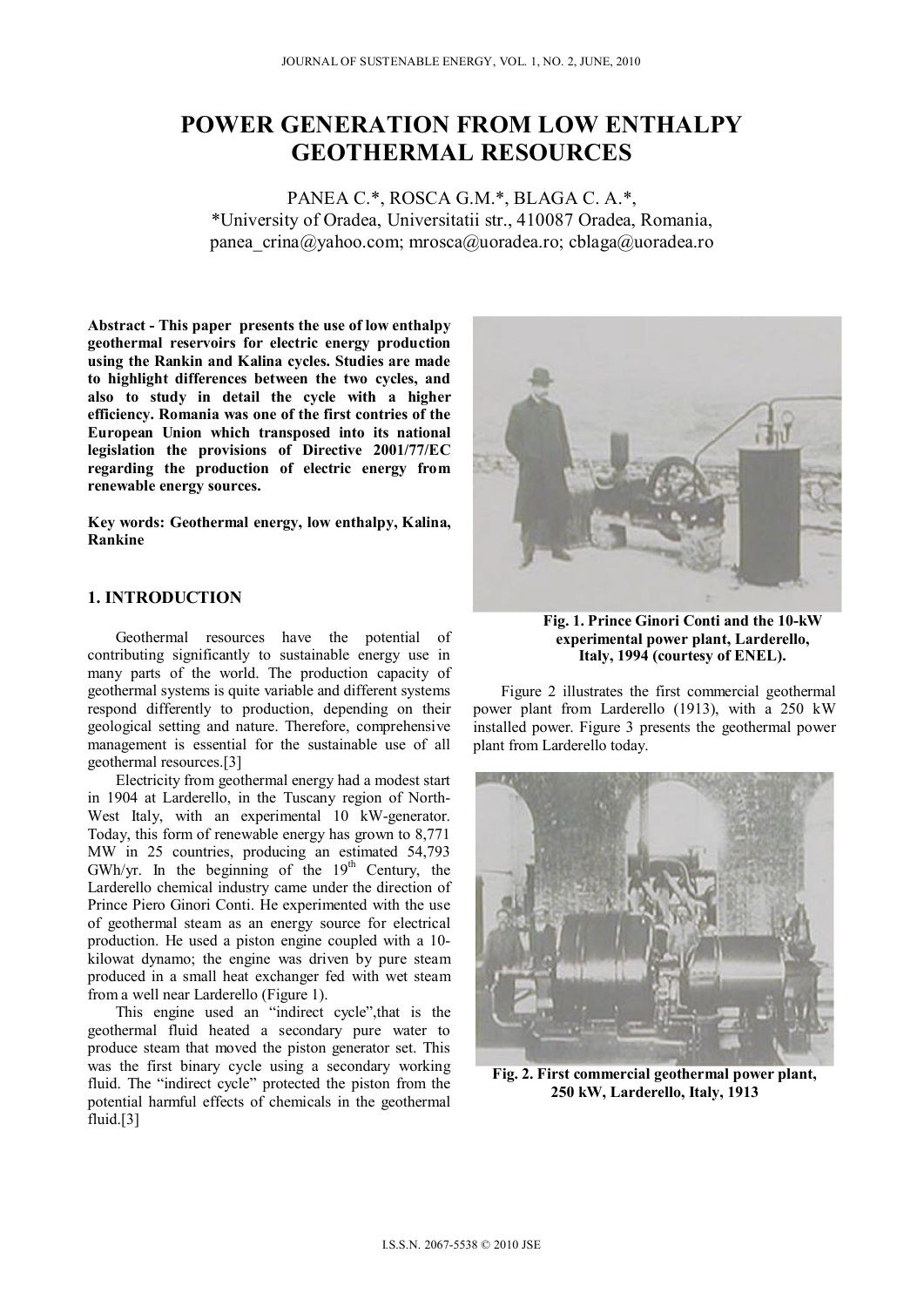

**Fig.3. Geothermal power plant at Larderello today (courtesy of ENEL).** 

### **2. GEOTHERMAL RESOURCES OF BIHOR COUNTY**

The search for geothermal resources to be used for energy purposes began in the early 60's, based on the geological research program for hydrocarbon resources [5]. At present, there are over 250 wells drilled in Romania, with depths down to 3,500 m, that show the presence of low enthalpy geothermal resources (40-  $120^{\circ}$ C). The proven reserves, with the already drilled wells, are estimated at about 200 PJ. The main geothermal reservoirs are located in Oradea, Bors, Beius, Western Plain, Otopeni, and Olt Valley, their locations being shown in Figure 4. [5]



Oradea is one of the Romanian towns that, in the production of thermal energy, uses renewable sources to supply energy to households, private companies and public institutions. Oradea Transgex Company supplies space heating and hot tap water using geothermal energy.The price of energy that Oradea and Beius benefits of, is lower than the price resulting from power plants useing conventional sources of energy. A major advantage of using renewable energy sources is that there are no direct emissions of greenhouse gases.These emission occur in the production of used equipment and in the usage of natural gas boilers [5]

The Oradea geothermal reservoir is located in the Triassic limestones and dolomites at depths of 2,200-  $3,200$  m, on an area of about 75 km<sup>2</sup>, and it is exploited by 14 wells, of which one is used for reinjection. Well head temperatures range from 70 to  $105^{\circ}$ C. There are no dissolved gases, and the mineralisation is lower than 0.9- 1.2 g/l. The water is of calcium-sulphate-bicarbonate type. The water is about 20,000 years old and the recharge area is in the Northern edge of the Padurea Craiului Mountains and the Borod Basin. The natural recharge rate was calculated at 310 l/s based on the only interference test by now, carried out in 1979 (Paal, 1979). The Oradea aquifer (Triassic) is hydrodynamically connected to the Cretaceous aquifer Felix Spa (shallower and colder), and both are part of the active natural flow of water.[5]

The Bors geothermal reservoir is situated about 6 km north-west of Oradea. This reservoir is completely different from the Oradea reservoir, although both are located in fissured carbonate formations. The Bors reservoir is a tectonically closed aquifer, with a small surface area of 12  $km^2$ . The geothermal water has 13 g/l TDS, 5  $Nm<sup>3</sup>/m<sup>3</sup>$  GWR, and a high scaling potential. The dissolved gasses are  $70\%$  CO<sub>2</sub> and  $30\%$  CH<sub>4</sub>. The reservoir temperature is higher than  $130^{\circ}$ C at the average depth of 2,500 m. The artesian production of the wells can only be maintained by reinjecting the whole amount of extracted geothermal water. In the past, three wells were used to produce a total flow rate of 50 l/s, and two other wells are used for reinjection, at a pressure that did not exceed 6 bars. The geothermal water was used for heating 12 ha greenhouses. The dissolved gasses were partially separated at 7 bars, which was the operating pressure, and then the fluid passed through heat exchangers before being reinjected.

The Beius geothermal reservoir is situated about 60 km south-east of Oradea. The reservoir is located in fissured Triassic calcite and dolomite 1,870–2,370 m deep. The first well has been drilled in 1996, down to 2,576 m. A line shaft pump was set in the well in 1999, now producing up to 45 l/s geothermal water with 84°C wellhead temperature. A second well has been drilled in early 2004, and a line shaft pump has been installed soon after completion. The geothermal water has a low mineralization (462 mg/l TDS), and 22.13 mg/l NCG, mainly  $CO_2$  (0.01 mg/l of H<sub>2</sub>S). At present, the geothermal water from the first well is used to supply district heating to part of the town of Beius.[5]

#### **3. THE KALINA CYCLE**

In the Kalina cycle, heat at low temperature is transferred indirectly to a circulating fluid [1]. Fig. 5 shows a schematic diagram of the Kalina cycle power plant. The working fluid is a mixture of ammonia and water. The ammonia–water mixture has a varying boiling and condensing temperature. During evaporation, the mixing ratio of the binary working fluid changes because of the lower boiling temperature of ammonia which evaporates predominantly.[1]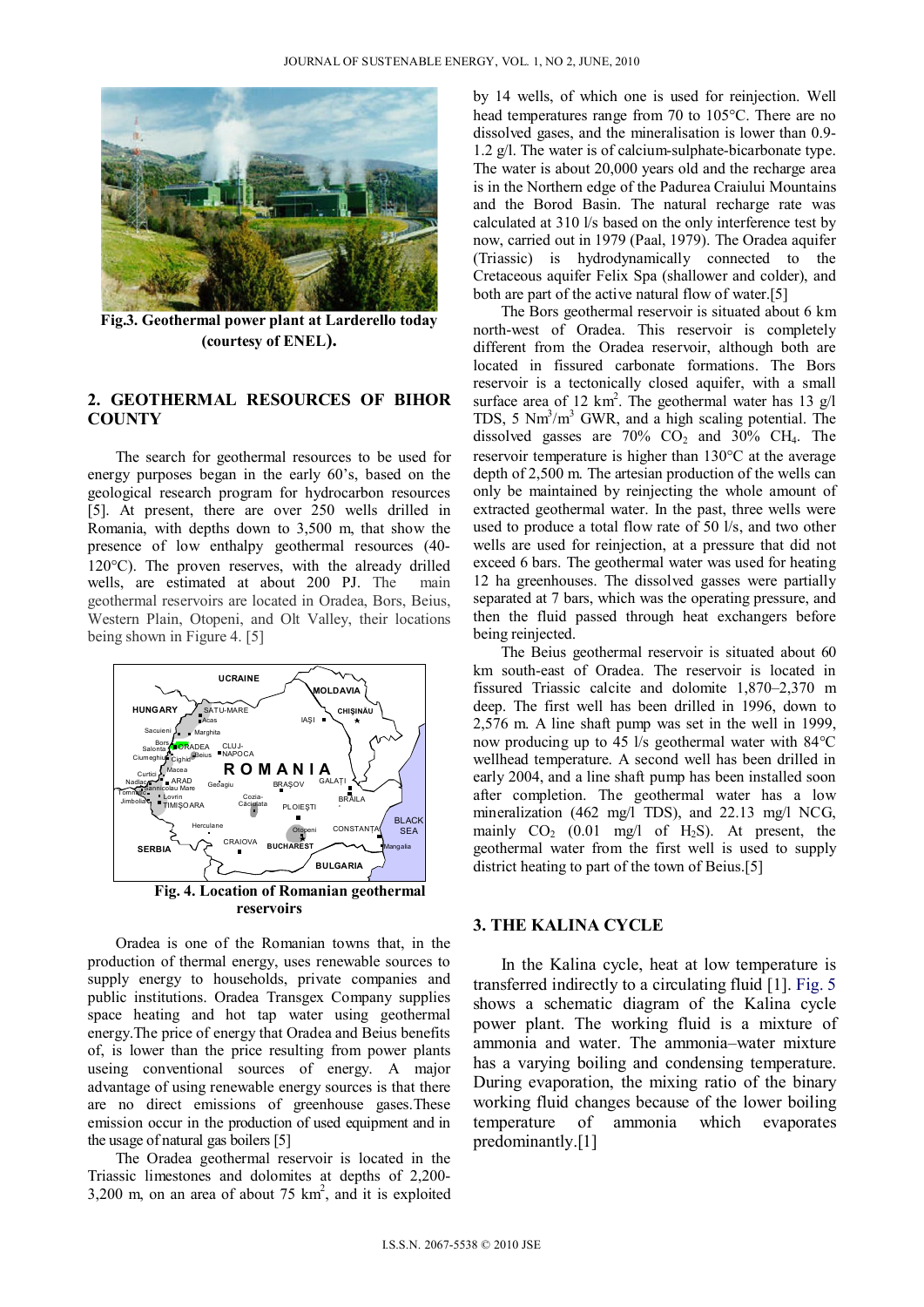

**Fig. 5. Kalina cycle process – schematic diagram** 

In Fig. 6, the different curves present the variable boiling temperatures of different ammonia–water mixtures against the isothermal evaporation of pure water at a pressure of 30 bar.[1]



**Fig. 6. Comparison between boiling of pure water and different ammonia–water mixtures at 30 bar** 

The mixture of ammonia and water boils at a variable temperature depending on its composition. The evaporation and condensation processes are not isothermal. The higher the fraction of ammonia in the mixture, the lower is its boiling temperature. With the increasing ammonia concentration, the specific enthalpy of steam decreases.[1]

Before the turbine, the ammonia-rich steam is separated from the liquid phase in a separator. Afterwards, the ammonia-rich steam passes through the turbine. The generator, coupled to the turbine, produces electricity. The molecular weight of the ammonia (17 kg/kmol) is close to that of the water (18 kg/kmol) and therefore it is possible to use normal back-pressure turbines. The turbine needs no special materials for the ammonia–water mixture[1].

.

**Table 1. Kalina projects worldwide** 

| Project<br>name/location  | Country    | Heat source                                                                       | Electrical<br>outpu                   | Start up         |
|---------------------------|------------|-----------------------------------------------------------------------------------|---------------------------------------|------------------|
| Canoga park<br>(Demo)     | <b>USA</b> | 515° C exhaust<br>gas of<br>gas<br>turbine, later<br>solar centaur gas<br>turbine | MW.<br>$\mathbf{3}$<br>later<br>6.5MW | $1992 -$<br>1996 |
| Fukuoka city              | Japan      | Waste heat from<br>incineration plant                                             | 5MW                                   | 1999             |
| Kashima<br>steel<br>works | Japan      | 98° C water,<br>waste heat of<br>production                                       | 3.1MW                                 | 1999             |
| Husavik                   | Iceland    | Geothermal brine<br>at $124^{\circ}$ C                                            | 2MW                                   | 2000             |
| Unterhaching              | Germany    | Geothermal                                                                        | 3.4MW                                 | 2007             |

After the turbine, the steam and liquid phases are merged together and condensed in the condenser. Because of the change in the mixture ratio, the evaporation temperature increases continuously in the wet-steam region while it decreases during condensation.

The low temperature (LT) and high temperature (HT) regenerators use the internal residual heat within the cycle. The efficiency is improved with these regenerators. Worldwide, there are only a few power plants working on the Kalina cycle. The best known are given in Table 1.

## **4. RANKINE CYCLE FOR ELECTRICA ENERGY PRODUCTION**

The Organic Rankine Cycle (ORC) is a cycle that uses an organic work fluid instead of steam [8]. In the last years, it had become a popular production process for electric energy thanks to the fact that it offers the possibility of using heat resulting from low energy and temperature levels. Figure 7 presents the main components of a power plant using the Rankine cycle and figure 8 presents the T-S diagram of the cycle itself [2][8].



**Fig.7. Rankine cycle power plant with secondary fluid**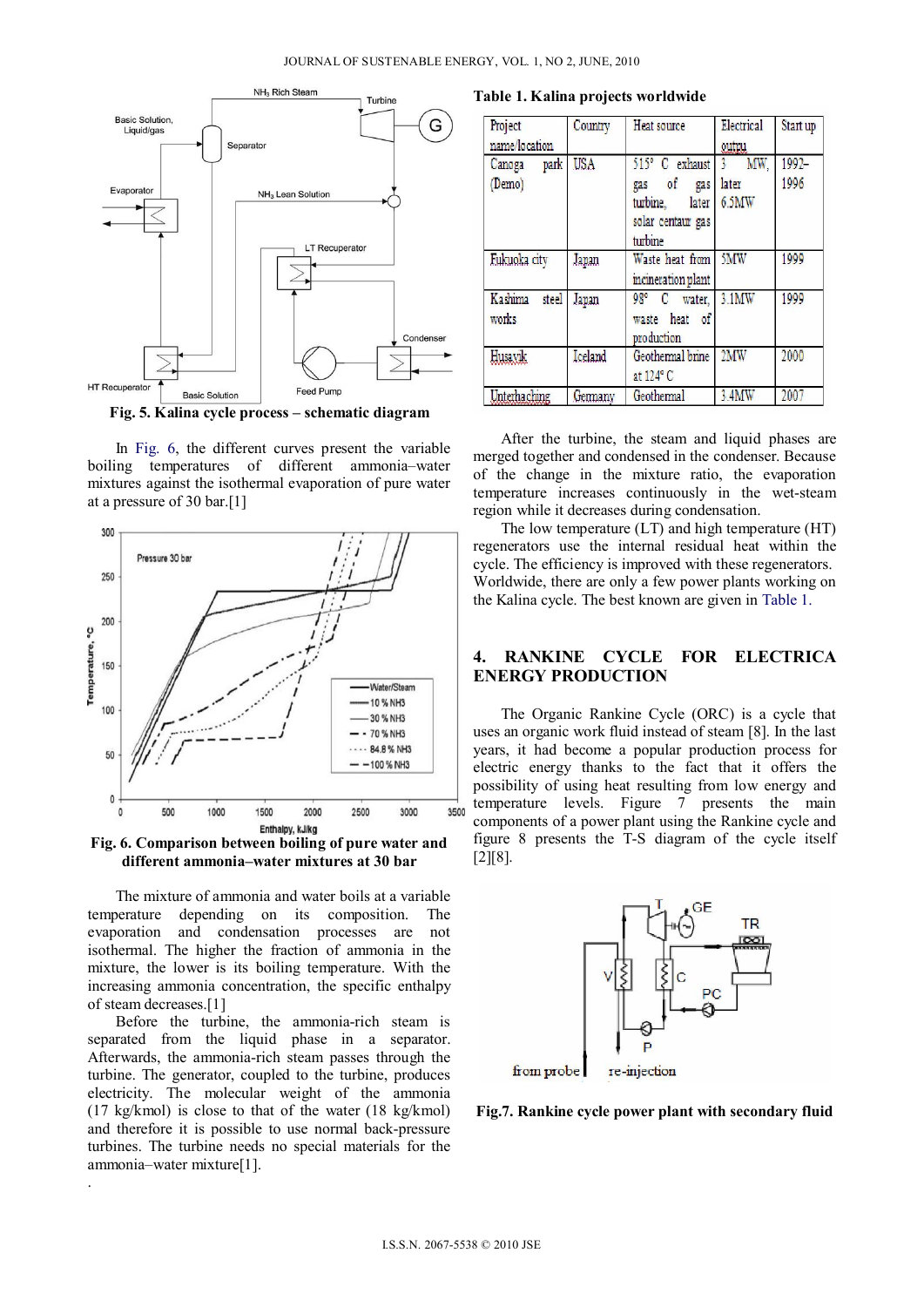

**Fig.8. The Rankine cycle for the secondary fluid** 

Binary systems with conventional Rankine Cycle use a secondary working fluid. In the evaporator (V), the working fluid is heated from state 1 to the saturation temperature (state 2), and evaporates (state 3), taking heat from the primary thermal agent, which can be both geothermal fluid resulting from a low or medium production well, or wet steam resulting from the expansion of dry saturated steam in a backpressure steam turbine . The dry saturated vapour (state 3) enters the turbine that drives the electric generator. After exiting the turbine, the overheated vapour (state 4) cools down to saturation temperature (state 5) and condensates (saturated liquid, state 6) giving heat to the cooling water. The cooling water is usually cooled down in a dry or wet cooling tower, when not enough cold water is available from another source. The pump compresses the saturated liquid (state 6) to vaporization pressure (state 1).[1][8]

As secondary working fluid, hydrocarbons or refrigerants (CFC's or HCFC's) are generally used. By choosing the proper secondary working fluid, binary systems can work with thermal agents using temperatures between 85 and 170º C. The upper limit depends on the thermal stability of the secondary fluid, and the lower limit is determined mainly by practical and economical limitation of the heat exchangers size. The usage of organic fluids has many advantages over water use in low temperature Rankine cycles, for example:[8]

\* The thermal efficiency of cycles using organic fluids is higher than the efficiency of cycles using water in the same temperature limits. The main advantage of organic fluids is that it can take more heat from the geothermal fluid than water. Consequently, though the two working fluids thermal efficiencies have close values, the value of the global efficiency proportional with the produced electric energy is considerable higher is case of organic fluid use.

\* The organic fluid exits the turbine as overheated vapour, not as saturated wet vapour, as water, so it decreases the turbine blades erosion. Part of evacuated heat can be recovered with a supplementary cost, and can be used to preheat the liquid to enter the vaporizer.

\* The enthalpy drop is sufficiently low for a one stage turbine with high efficiency

\* For a given power, the organic fluid flow rate is higher, the equipment size is small, the vapour density is higher, and the volume flow rate is smaller as compared to water.

\* The organic fluids pressure is higher than the atmospheric pressure, on the whole cycle, therefore air entering the machine is impossible. On the other hand, even if it is not toxic and flammable, the organic fluid needs a perfectly tight installation, which makes its construction and service complicated.

The majority installations using secondary fluids are small modular units with powers that vary from hundreds of kW to a few MW. These have a satisfying economic efficiency, because modular construction reduces installation time and costs. Larger power installations are obtained using a number of modular units[8].

#### **5. CASE STUDY**

The Kalina - type cycle that we consider here is of a simplified and modified version for analysis purposes, in the way that the distillation and condensation units are replaced with a resorber. This is made in order to get a consistent comparison in terms of system complexity: that is, all the compared systems have the same number of four components. [7]. This cycle is illustrated in Fig. 10, and as it can be observed, it has rather low energy efficiency, even though the exergy efficiency is the same as that of the ORC from Fig. 9



**Fig. 9. The ˙–T-Q diagram of the Organic Rankine Cycle (ORC) with R21.**